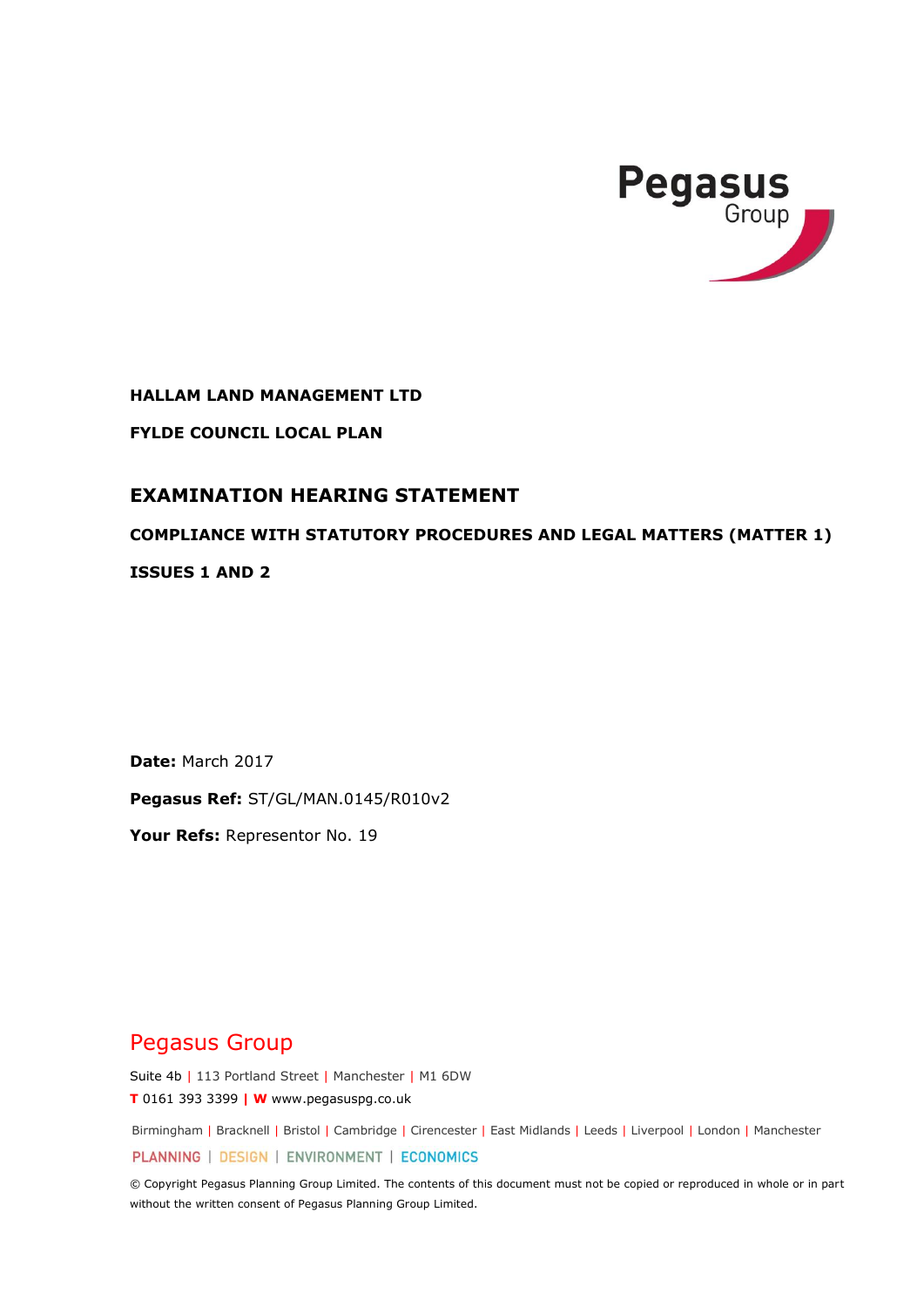

# **1. MATTER 1 – Compliance with statutory procedures and legal matters**

#### **Issue 1 - Has the Council met the statutory duty to cooperate as set out under Sections 20(5) c and 33A of the Planning and Compulsory Purchase Act 2004?**

#### *Question 1: What are the relevant strategic matters in relation to this duty?*

- 1.1 Paragraph 156 of the NPPF sets out the strategic priorities that need to be considered in preparing a local plan and paragraph 178 goes on to confirm that it is these strategic issues that need to be considered under the duty to cooperate. Of those issues, we make specific reference to the need for the Fylde Local Plan to consider the following in the context of the duty to cooperate:
	- the need to provide the homes needed for the housing market area which Fylde sites within;
	- the need to provide the jobs required in the area including the need to facilitate and encourage the growth of Enterprise Zones that contribute to Fylde and the sub-region's economy; and
	- the need to positively plan for/accommodate transport infrastructure that will facilitate economic growth.

#### **Housing**

- 1.2 Paragraph 159 of the NPPF confirms that local authorities should "…prepare a Strategic Housing Market Assessment to assess their full housing needs, working with neighbouring authorities where housing market areas cross administrative boundaries…". We note that such an assessment has been undertaken by Turley and this forms part of the key evidence base for the Local Plan (document refs: ED021, ED022, ED023).
- 1.3 We agree with the Council and this evidence base in that Fylde is part of the wider Fylde Coast Housing Market Area (Fylde Coast HMA), comprising of Fylde, Blackpool and Wyre Local Planning Authorities. Notably paragraphs 3.28 and 3.30 of ED021 state the following:

*'The analysis presented in this section highlights firstly that the three authorities making up the Fylde Coast area operate as a relatively strong and distinct housing market area. There is a high level of self-containment with regards flows of commuters and the movement of people shows relatively limited flows with surrounding authorities.'* 

*'The high levels of containment in the Fylde Coast do however support the consideration of objectively assessed needs and demands for housing within this geography, recognising the evidenced linkages with a number of surrounding authorities.'*

1.4 Paragraph 47 of the NPPF confirms that local planning authorities must *"…use their evidence base to ensure that their Local Plan meets the full, objectively assessed needs for market*  and affordable housing in the housing market area...". It is therefore clear that housing needs and delivery are key issues to examine under the duty to co-operate requirements for the three Fylde Coast authorities.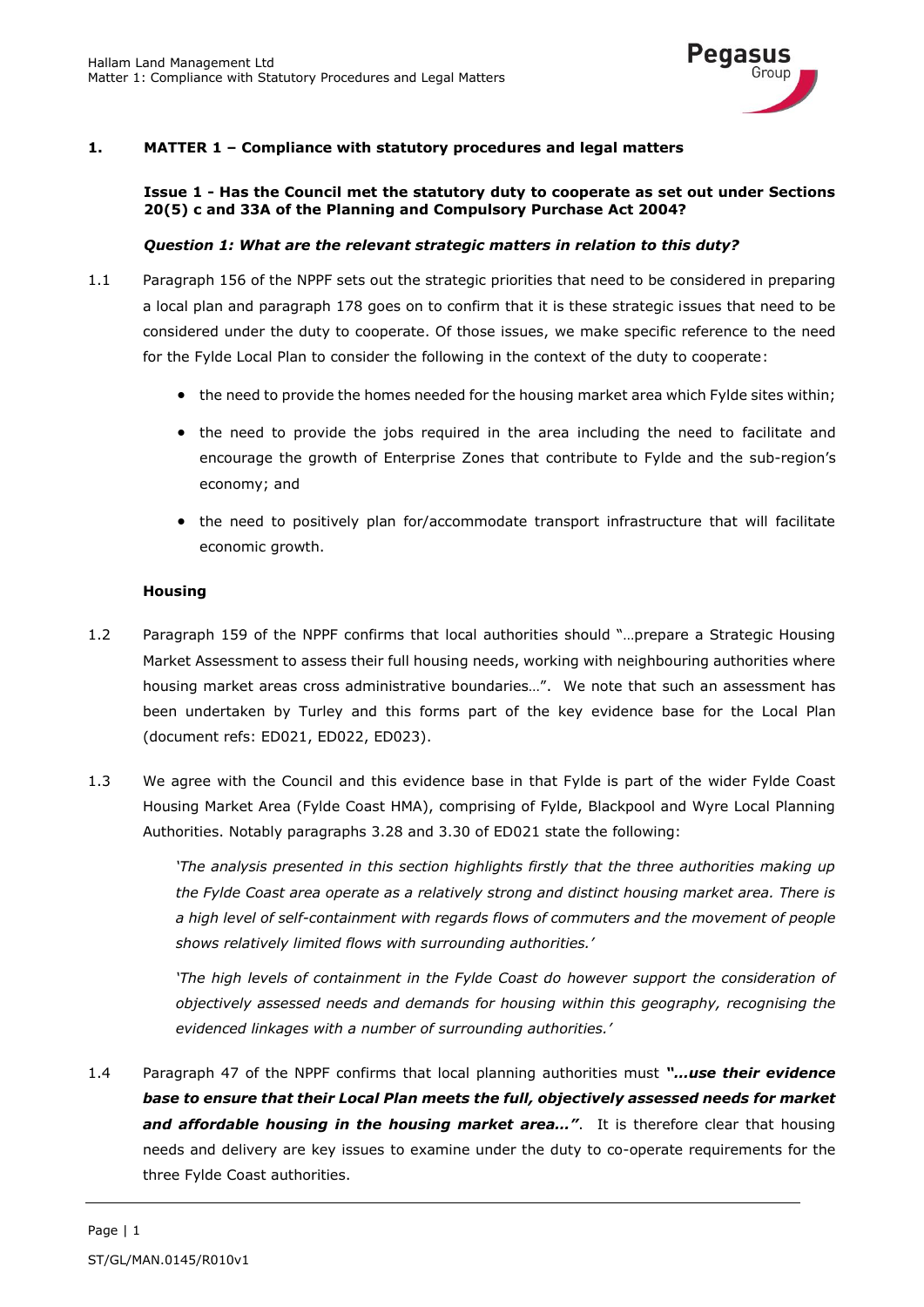

# **Enterprise Zones and Key Infrastructure Delivery**

- 1.5 Whilst Enterprise Zones are not specifically referred to in the NPPF, they are a national planning designation that clearly seeks to complement the NPPF's aspirations to create jobs, achieve economic growth, and meet the development needs of business and support an economy fit for the 21st century (see paragraph 20 of the NPPF).
- 1.6 Enterprise Zones are clearly an important consideration in the preparation of any Local Plan. Indeed, Section 28(5) of the Planning and Compulsory Purchase Act goes as far as confirming that a LPA must review every local development document in the light of an enterprise zone scheme and modify/revise Local Plans accordingly, highlighting their importance.
- 1.7 In this instance, the Enterprise Zones that need to be considered as part of the Fylde Local Plan (particularly in terms of marrying housing needs with jobs growth across the wider housing market area) include:
	- Lancashire Enterprise Zone (comprising of sites at Warton in Fylde and Samlesbury in Preston)
	- Blackpool Airport Enterprise Zone (located on the boundary of Blackpool and Fylde); and
	- Hillhouse International Enterprise Zone (located at Thornton-Cleveleys, Wyre).
- 1.8 What is clear is that central government are willing to put strong measures in place to stimulate the Fylde Coast economy in order to create jobs and investment.
- 1.9 On the back of this and other programmes such as the Preston, South Ribble and Lancashire City Deal, the Lancashire Enterprise Partnership (LEP) seeks to create 50,000 new jobs over the period 2015 to 2025, as set out in LEP's Strategic Economic Plan (SEP) (ED039). These above measures are being further supported by secured funding for key highway infrastructure, which form part of the Preston, South Ribble and Lancashire City Deal, including the Preston Western Distributor Road and the creation of a new Junction on the M52 (see plan below). Such investment needs to be considered in the context of other development requirements, including objectively assessed housing requirements and the spatial distribution of development. However, the Council appear to be distancing themselves from this investment and growth potential when considering the wider housing requirements for the HMA (we address this in more detail under Matter 2).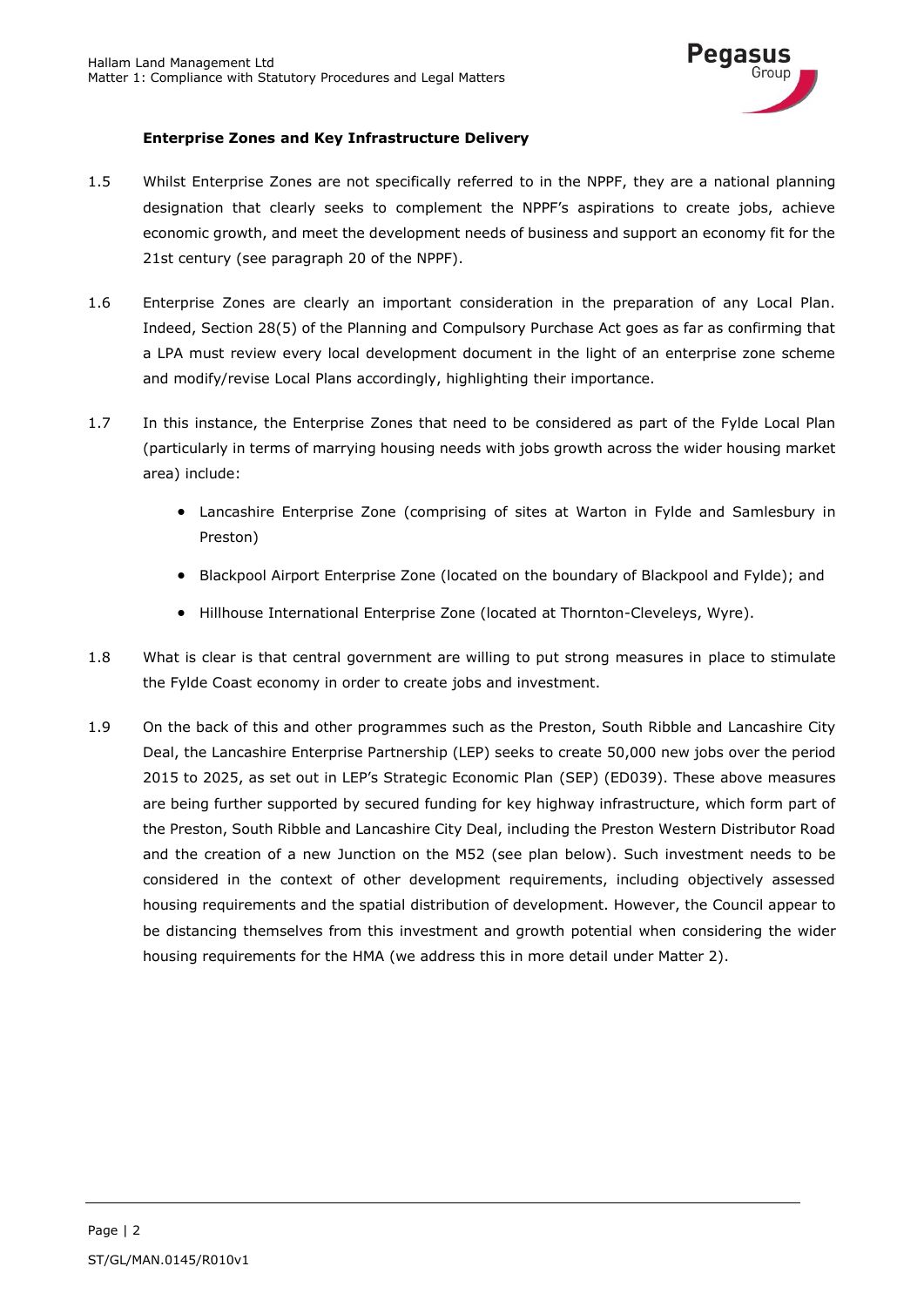

**Pegasus** 

*Question 2: Has the Council maximised the effectiveness of plan-making activities by engaging constructively, actively and on an on-going basis with the prescribed bodies, in the preparation of the Plan in the context of these relevant strategic matters? In particular:*

*- What has been the nature of any cooperation and have any mechanisms or formal agreements been established? Is the Memorandum of Understanding by authorities within the Fylde Coast Housing Market Area (HMA) up to date and effective in this regard?* 

*- Has the Council tried to resolve any issues through cooperation and what have been the outcomes?*

### *- Is there robust evidence to support the cooperation activities that have taken place?*

- 1.10 We welcome the fact that Blackpool, Fylde and Wyre have signed a memorandum of understanding (MoU) to indicate how they will continue work together on strategic issues. This has resulted in Fylde agreeing to accommodate 14 Ha of employment land to meet Blackpool's requirements (noted in para 9.11), which is evidence that the plan has been positively prepared in respect of employment land.
- 1.11 However, the MoU states that that the authorities must "…reach a consensus on housing provision across the Fylde Coast sub-region…" (page 29, SD007). This does not appear to have been achieved despite the fact the Council's must also provide evidence of joint working in respect of housing delivery, in accordance with paragraph 178 of the NPPF.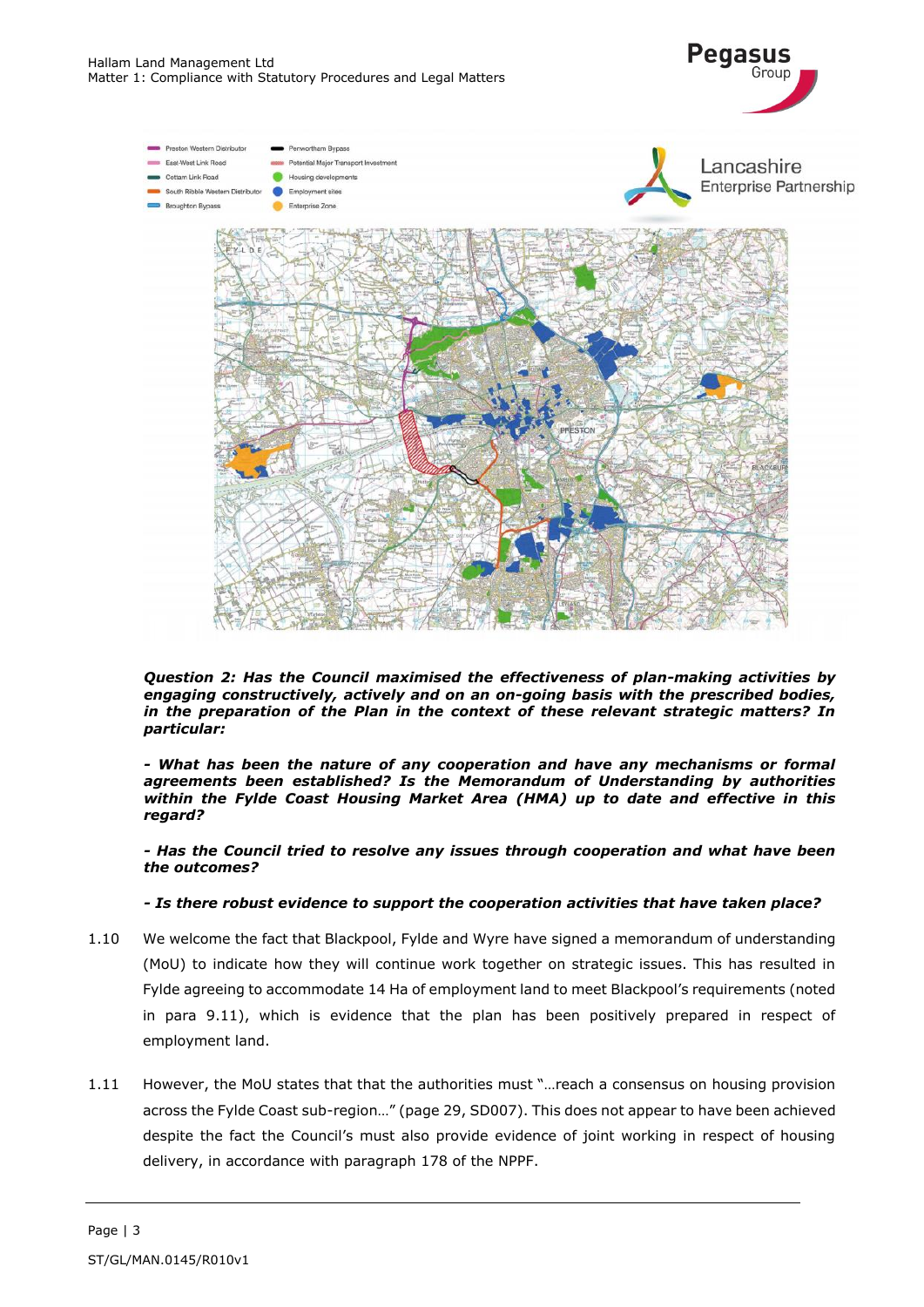

1.12 We are most concerned by the comment in the final column of Table A, page 14 of the Statement of Compliance for DtC dated August 2016 (doc ref: SD007), which states:

> *"In meeting its own housing requirement figure, Fylde is not able to accommodate any unmet need of neighbouring authorities if such a request is made."*

*Question 3: In light of the Wyre Borough Council's Statement that they will be unable to meet their own objectively assessed housing need (OAN):*

### *(a) What has been the nature of any cooperation in this regard?*

*(b) Has cooperation led to an agreed mechanism for the delivery of unmet housing needs with the HMA?*

#### *(c) In what way has this influenced the Plan?*

# *(d) Is there an obligation for Fylde Council to ensure that the objectively assessed need for the HMA as a whole is met?*

- 1.13 Regarding question (d) the short answer is yes, albeit in combination with the other Fylde Coast authorities. This is a requirement of the NPPF. Furthermore, and as noted above, the MoU states that that the authorities must "…reach a consensus on housing provision across the Fylde Coast sub-region…" (page 29, SD007). However, as noted above, Fylde appear to have adopted a position whereby they are unable to assist in meeting any of the surrounding authority's needs. This position is reached without any corroborating evidence.
- 1.14 Blackpool acknowledge this on-going duty in their Core Strategy, which was adopted in January 2016, with paragraph 5.23 confirming they will *"continue to work with the neighbouring authorities of Fylde and Wyre through the Duty to Co-operate to ensure the overall housing needs of the housing market area are met in full."* This is particularly relevant as Blackpool is a physically constrained area due to its coastal location, with limited land for growth and history of under delivery, therefore there is a good possibility that Fylde may have to accommodate some of Blackpool's future need if this trend of under delivery continues.
- 1.15 Wyre Council also wrote to Fylde in May 2016 and requested Fylde's assistance in meeting their OAN as they have major deliverability concerns due to highway capacity, flood risk and green belt constraints. Wyre have identified an OAN figure of 479 dpa based on the findings of the Fylde Coast SHMA, but they have yet to confirm the precise level of unmet need that will need to be delivered outside Wyre as a result of these constraints.
- 1.16 Having discussed the matter with Wyre more recently, our understanding is that the evidence they require on highways and flood risk won't be made available before the examination hearings. As such, Wyre still don't have a figure for unmet need that they are asking Fylde to take. Fylde acknowledge that this issue is important, but note that they cannot afford it to delay their plan, so they propose to address this at a later date through joint-working, once Wyre have completed the relevant evidence to confirm the level and apportionment of unmet need. This is contrary to the position set out in the Statement of Compliance (SD007).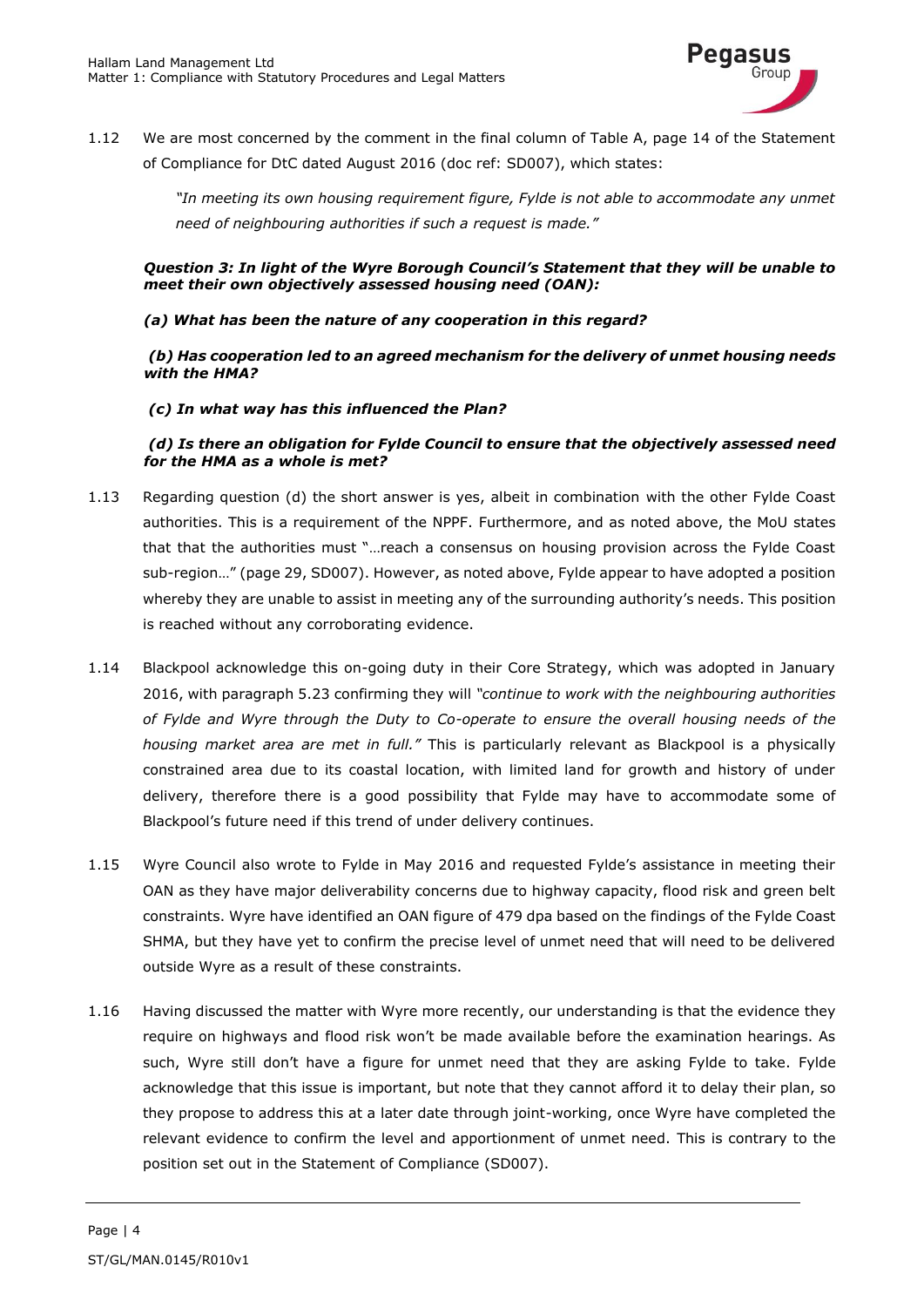

- 1.17 We raise serious concerns with this approach. Fylde's role in meeting the needs of neighbouring authorities in the HMA is a highly pertinent issue, particularly considering Blackpool is very constrained by its location by the sea and a relatively tight administrative boundary around the urban area of Blackpool. Indeed, Blackpool is unlikely to be able to any assist further than what is currently plan for in the adopted Blackpool. Whilst we note the evidence is not complete at this stage, Wyre also clearly have grave concerns about not being able to meet their own needs, hence the call for assistance.
- 1.18 In light of this, Fylde will have to accommodate the majority if not all of the unmet need arising from the wider HMA, which will have a major bearing on the housing strategy in the Fylde Local Plan, and therefore we do not consider that the plan has been positively prepared in this respect or meets the duty to cooperate requirement.
- 1.19 This is further compounded by the approach Fylde have used to reach their suggested OAHN figure of 370 dpa because the Council have assumed a net increase in commuting into the Borough to meet the expected jobs growth within the Borough. This implies the neighbouring authorities will need to meet additional housing growth to fill these jobs (see our response to Matter 2 -issue 3).

# *(e) Should the Plan include a commitment to help meet any unmet housing needs or to review the Plan?*

- 1.20 Without a commitment, there is no guarantee that the long-term housing needs of the Fylde Coast will be met in full. As such, it is important that this is secured as part of this Local Plan.
- 1.21 In considering this position, we refer to the Inspectors Preliminary Findings (Part 1) from the West Oxfordshire Local Plan, dated 15<sup>th</sup> December 2015 (Ref: IN-015), and attached at Appendix 6 of our representations to the Fylde Submission Local Plan. In section 7 of this document, the Inspector discusses the apportionment of Oxford City's unmet need to the four remaining authorities in the Oxfordshire HMA, and asserts (at para 7.7) that if a plan were to proceed to adoption without having regard to any apportionment that had been made, it would immediately be out of date. This suggests that if Fylde's apportionment of Wyre's unmet need is confirmed before the Plan is adopted, which seems likely, then it should include provision for this now.
- 1.22 The Local Plan should, therefore, address this matter as soon as possible, ideally by incorporating Wyre's unmet need into the submitted plan, either by adopting a working estimate or by waiting for the precise level of need to be confirmed, which is likely to be early 2017 (the two key pieces of evidence base work are due to be complete in November 2016 and January 2017 respectively).
- 1.23 If this is not considered practical, then it is suggested that, at the very least, Fylde Council provide a detailed statement of co-operation on this matter with a clear timetable and mechanism for early review of the Fylde Local Plan.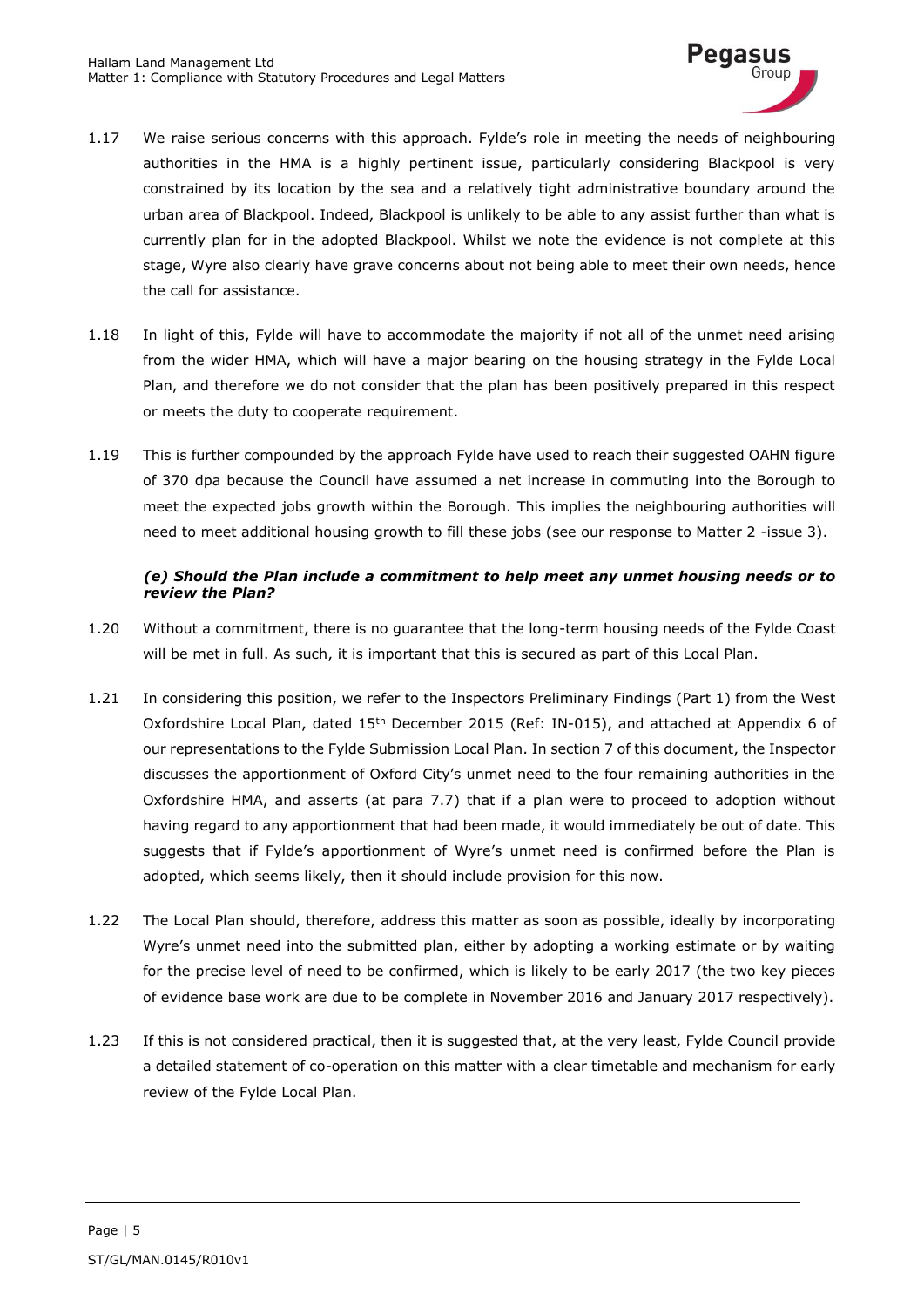

**Issue 2 - Has the Plan been positively prepared in accordance with other legal and procedural requirements?**

1.24 We consider there are serious issues with the SA that need to be addressed (see response to questions 7 and 9).

*Question 4: Has the Plan been prepared in accordance with the Local Development Scheme, including in terms of timing and content?*

1.25 No comment.

*Question 5: Has consultation been carried out in accordance with the Statement of Community Involvement and the relevant Regulations?*

1.26 No comment.

#### *Question 6: Is the plan period of 2011 to 2032 justified? Is the plan period set out with sufficient clarity in the Plan?*

- 1.27 We note that the plan period is set out at paragraph 1.1 of the submission Local Plan and elsewhere throughout the plan including Policy H1, which provides clarity.
- 1.28 We do consider the 21-year period to be appropriate, although we also note that the plan should provide a 15-year time horizon post adoption, in conformity with NPPF paragraph 157, and this will be achievable if the plan is adopted in 2017 as scheduled, but is at risk if there is any slippage.

*Question 7: Does the sustainability appraisal (SA) adequately assess the environmental, social and economic effects of the plan? In particular:*

*(a) Has the SA followed the correct processes in terms of consultation and content?* 

*(b) Does the SA adequately consider the likely significant effects of reasonable alternatives where these exist, including in respect of the scale of housing and employment provision and the balance between them?*

*(c) Have any unreasonable alternatives been noted and if so have reasons been given as to why these have not been selected?* 

*(d) Does the SA adequately assess the likely significant effects of policies and proposals?* 

*(e) Is it clear how the SA has influenced the Plan? Is there anything in the SA which indicates that changes should be made to the Plan?*

- 1.29 Regarding Question 7(a), we recognise that the SA process is an iterative one but we have noted some issues within which the Council have carried out SA in relation to previous versions of the plan, which raise doubt as to whether the process has been undertaken in a fair and transparent manner.
- 1.30 For instance, the Sustainability Appraisal that supported the 'Revised Preferred Options' consultation (which ran between  $15<sup>th</sup>$  October and  $3<sup>rd</sup>$  December 2015) is dated  $19<sup>th</sup>$  November 2015, and was therefore published 5 weeks into the 7 weeks of consultation period. The timing of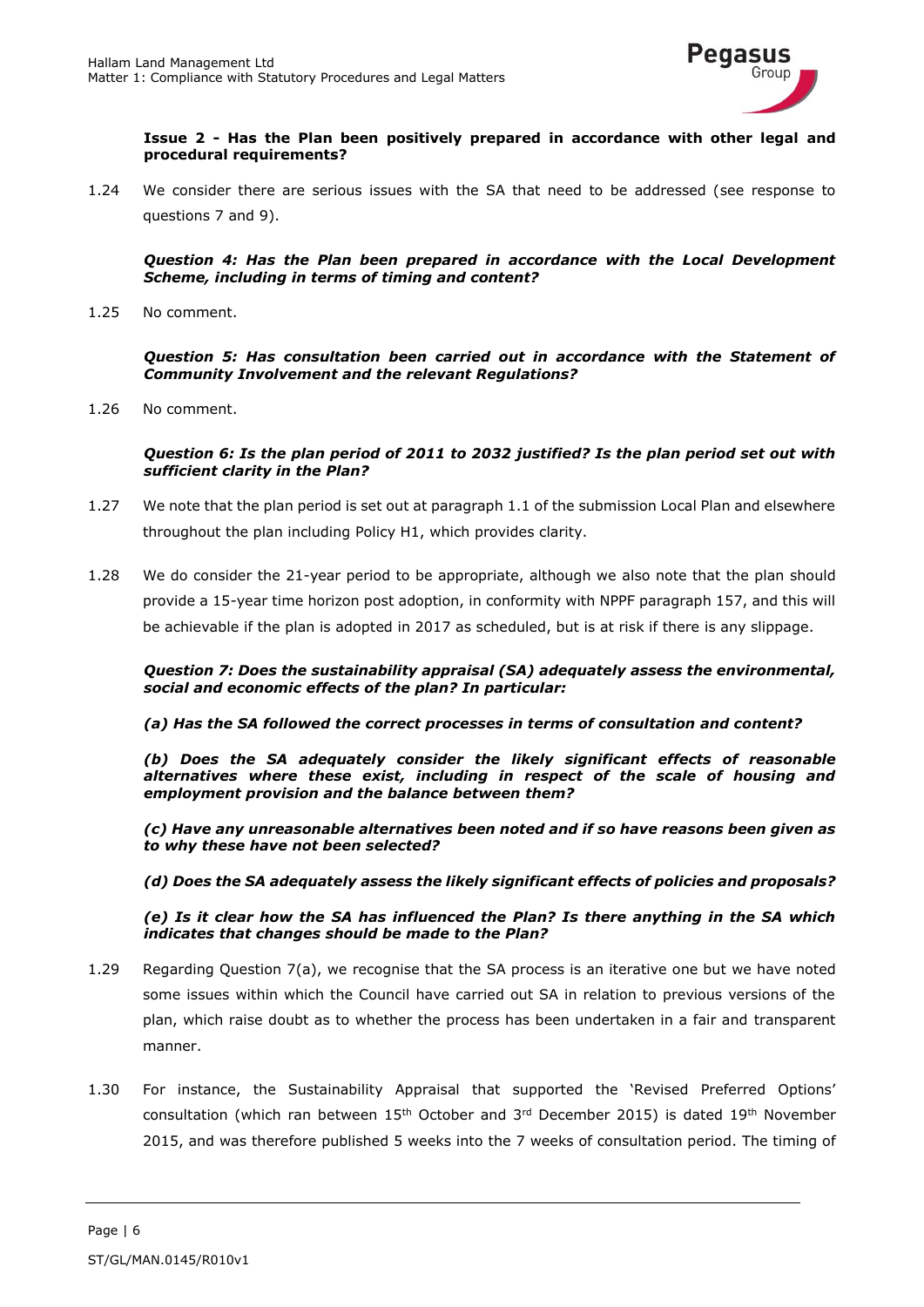

the SA's publication, therefore, raises questions over the soundness of the plan, as this process is supposed to:

*"feed into the plan making process. This involves the ongoing appraisal of the plan and makes recommendations to steer its direction to avoid potentially adverse consequences. This is particularly important when considering alternative strategy options."*

- 1.31 It is unclear how a document published 5 weeks into the consultation period on a Local Plan document can have informed the options chosen in the plan.
- 1.32 The Local Plan Responses Report (July 2014) and at least two draft versions of the current Revised Preferred Option Local Plan (June 2015 and September 2015) have been through the Council's Committee process, but none of these were supported by an SA document at the time. Therefore, even if the consultants preparing the SA had made recommendations to Officers, this information was clearly not made available to Committee members when they approved it for consultation.
- 1.33 Accordingly, the publication of this document at this stage suggests that it has been produced after the fact to support an already agreed strategy which seriously undermines whether the plan is positively prepared and justified, two of the key tests of soundness.
- 1.34 Regarding questions 7 (b, c and d), the most recent SA issued alongside the Submission Local Plan (SD004 a-c) (dated August 2016) is critically flawed on at two interconnected grounds.
- 1.35 Firstly, Section 4 and Appendix D of the SA helpfully provide a summary of the development options that were assessed in 2012 as part of the Council's Issues and Options consultation. However, it fails to highlight the findings of the development options that were assessed as part of the Preferred Options Local Plan.
- 1.36 The Preferred Options Local Plan was available for consultation between 27th June 2013 and 22nd August 2013. Warton was identified on pages 40 and 44 as a 'Strategic Location for Development' and four strategic housing sites were identified to accommodate 1,160 dwellings as follows and as identified on the plan below:
	- H8 Land West of Warton for 360 dwellings to commence in 2021
	- H9 Land North of Warton for 180 dwellings to commence in 2017
	- H10 Land West of Warton for 380 dwellings to commence in 2015; and
	- H12 Former GEC Marconi Factory Site to commence in 2014.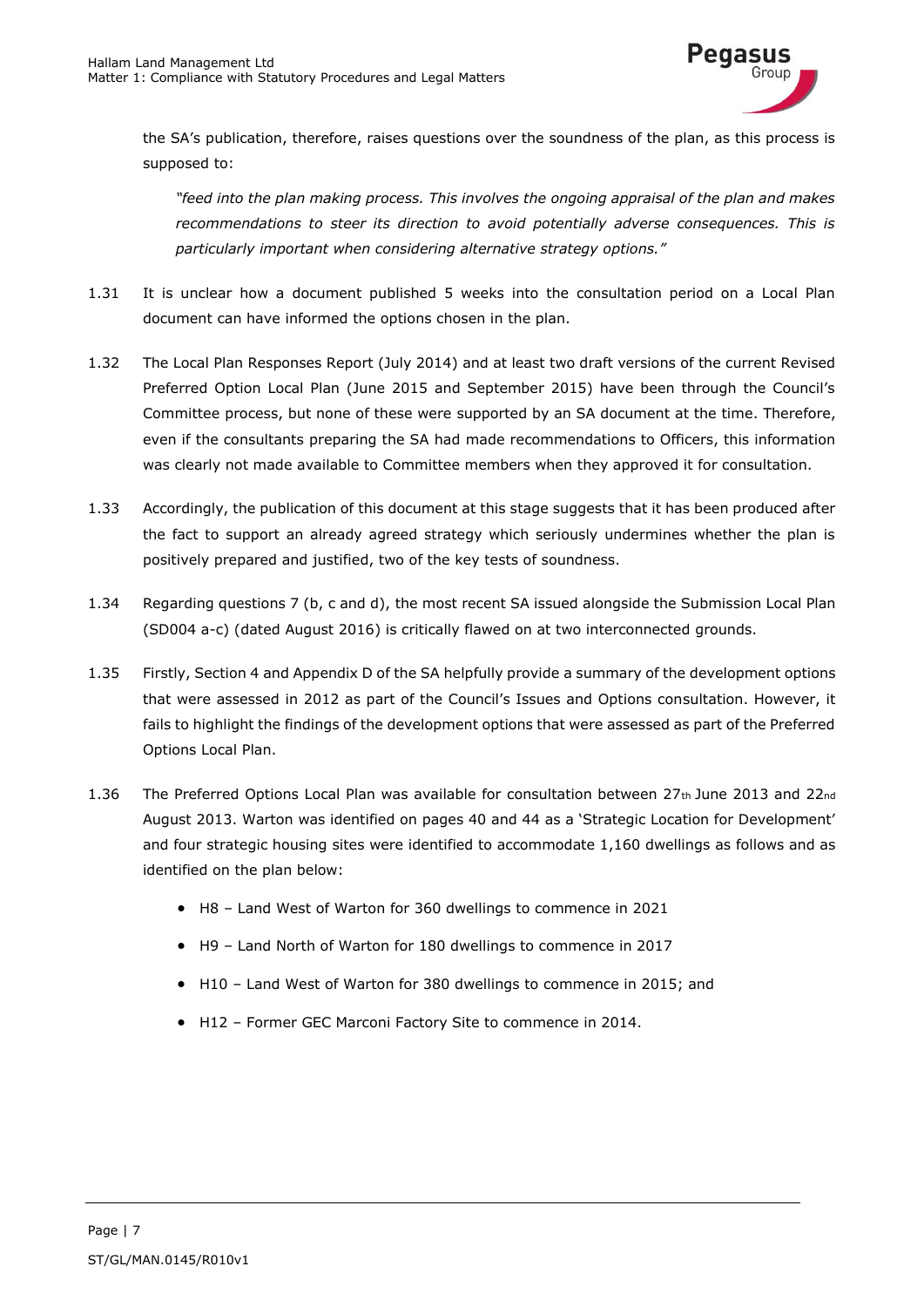



- 1.37 For completeness and to set out the correct chronology of events, we consider the SA should summarise the findings of those development scenarios, which are different to the options currently presented in the Local Plan / SA. We would like to particularly refer to the fact that these development option scored favourably in the SA supporting that version of the plan. No consideration of this as a reasonable development option/alternative is set out within the Submitted SA.
- 1.38 Secondly, but also interrelated with the above point, we note that the Appendix K of the SA refers to a large number of sites in and around Warton, some of which relate to the sites above. These sites have been dismissed as development options on the basis that they should/will be assessed as part of the Bryning with Warton Neighbourhood Plan. Indeed, no assessment of the sites is provided within the SA. We do not consider that this is a satisfactory response because the SA supporting the Submitted Local Plan should assess all reasonable development options. Indeed, it is a development plan document that seeks to allocate housing sites and it should assess all reasonable options irrespective of what is taking place in relation to a Neighbourhood Plan.
- 1.39 The omission is also particularly worrying because the Bryning with Warton Neighbourhood Plan Examiner found serious misgivings to the way in which the Neighbourhood Plan had considered site options in the context of SA and European regulations. The resultant recommendations were that the housing chapter of the NP should effectively be removed (see examiners report dated April 2016 at **Appendix 1**). Those recommendations have now been put into place and the neighbourhood Plan is to go to referendum on 4th May 2017 without any housing allocations identified (see **Appendix 2**).